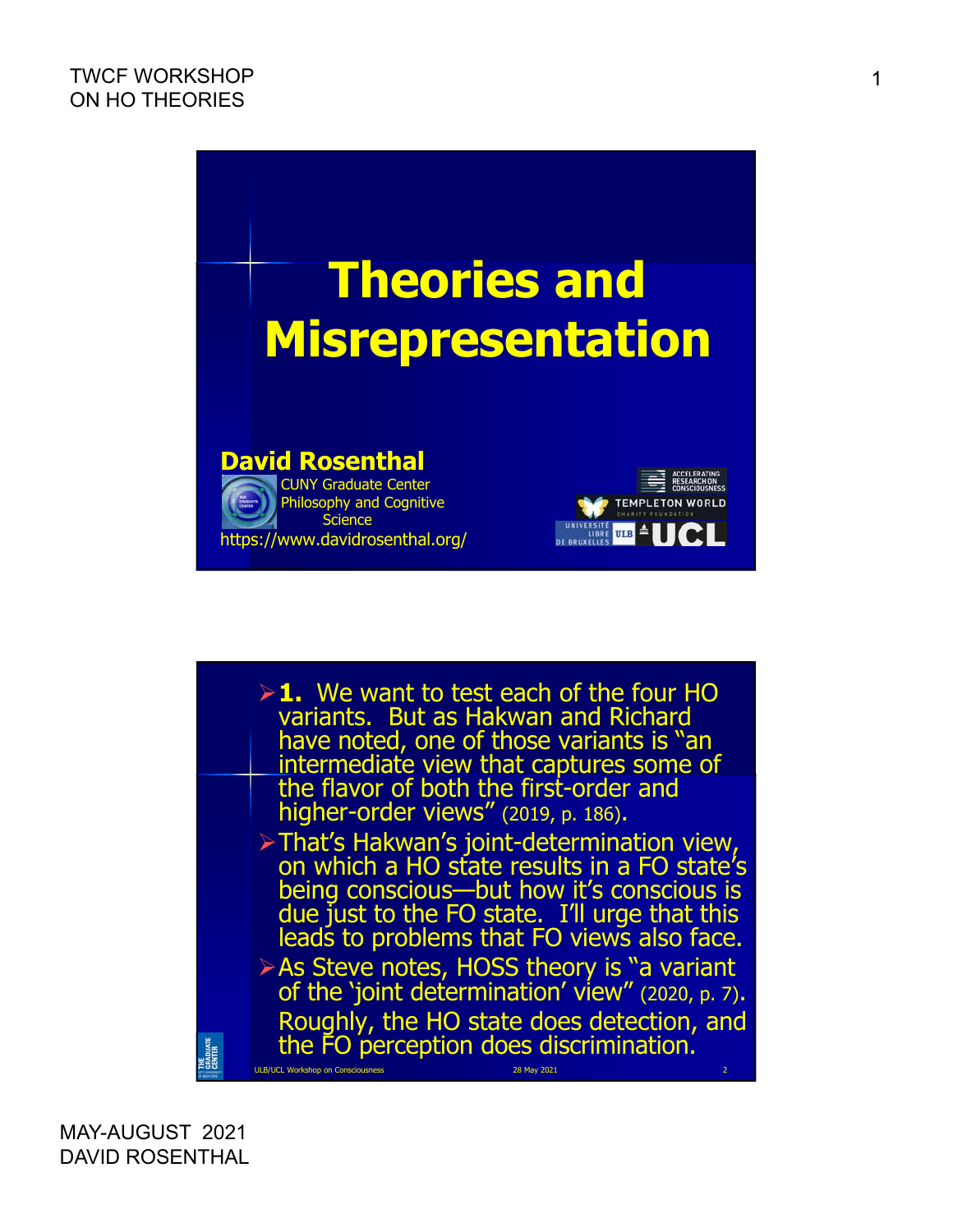

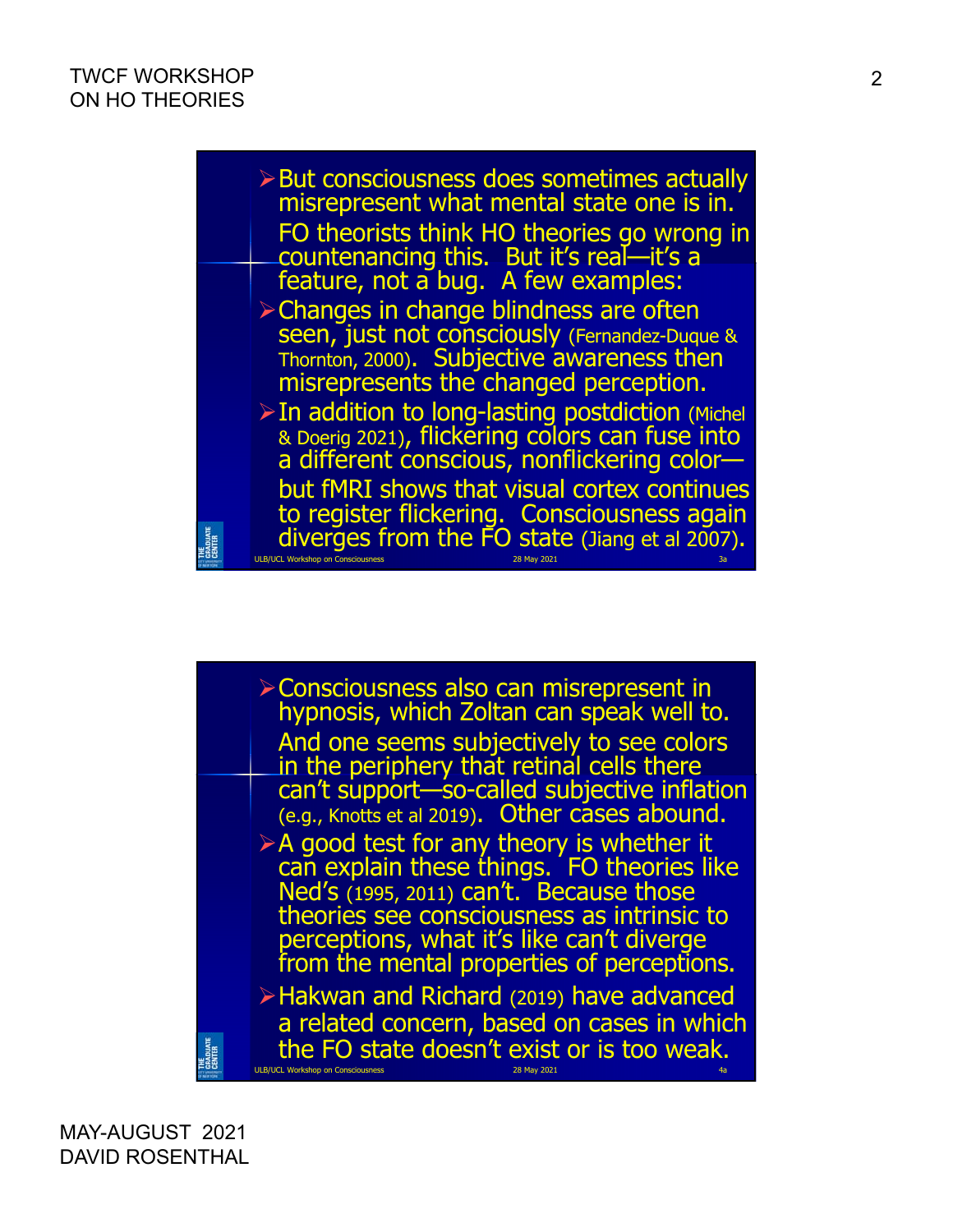

Similarly with Hakwan's indexing. The HO index is subpersonal, and so can't describe a FO state, or affect how we're aware of it. And why then would what it's like diverge from the mental properties of the FO state? Hakwan urges prediction is enough—we don't also need explanation. But we do need to understand why prediction works. Hakwan urges that "one can … decode the content with indexes" (5-26). But then why doesn't the HO state have descriptive content—as on Richard's theory, and mine? Many credible cases of misrepresentation are available—and can be adapted and tightened for our purposes in testing. SRADUATE<br>JENTER ULB/UCL Workshop on Consciousness 28 May 2021 6a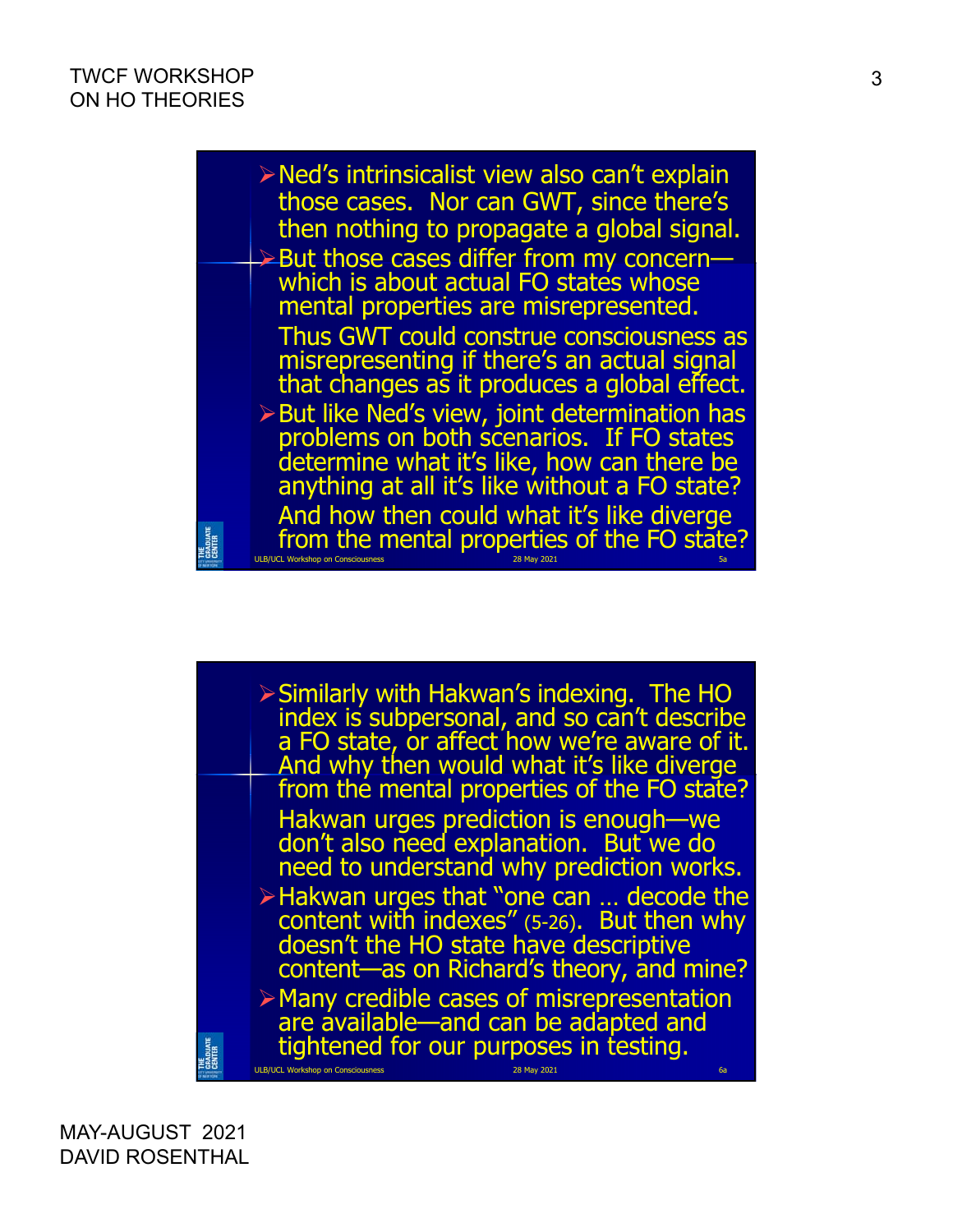

All this suggests a test that can be useful. Consciousness sometimes misrepresents, and indexing and joint determination can predict that only with significant changes. > This also applies to Steve's HOSS variant, since the HOSS machinery determines only whether a FO state is conscious, and not how it's conscious—not what it's like. So it can't accommodate HO misrepresentation. Steve sensibly urges that awareness reports are the data for a science of consciousness. But he sees such reports as expressing only an internal decision about the visibility of perceptual contents" (2020, p. 1). And reports<br>are often also about what it's like for one. SRADUATE<br>Jenter ULB/UCL Workshop on Consciousness 28 May 2021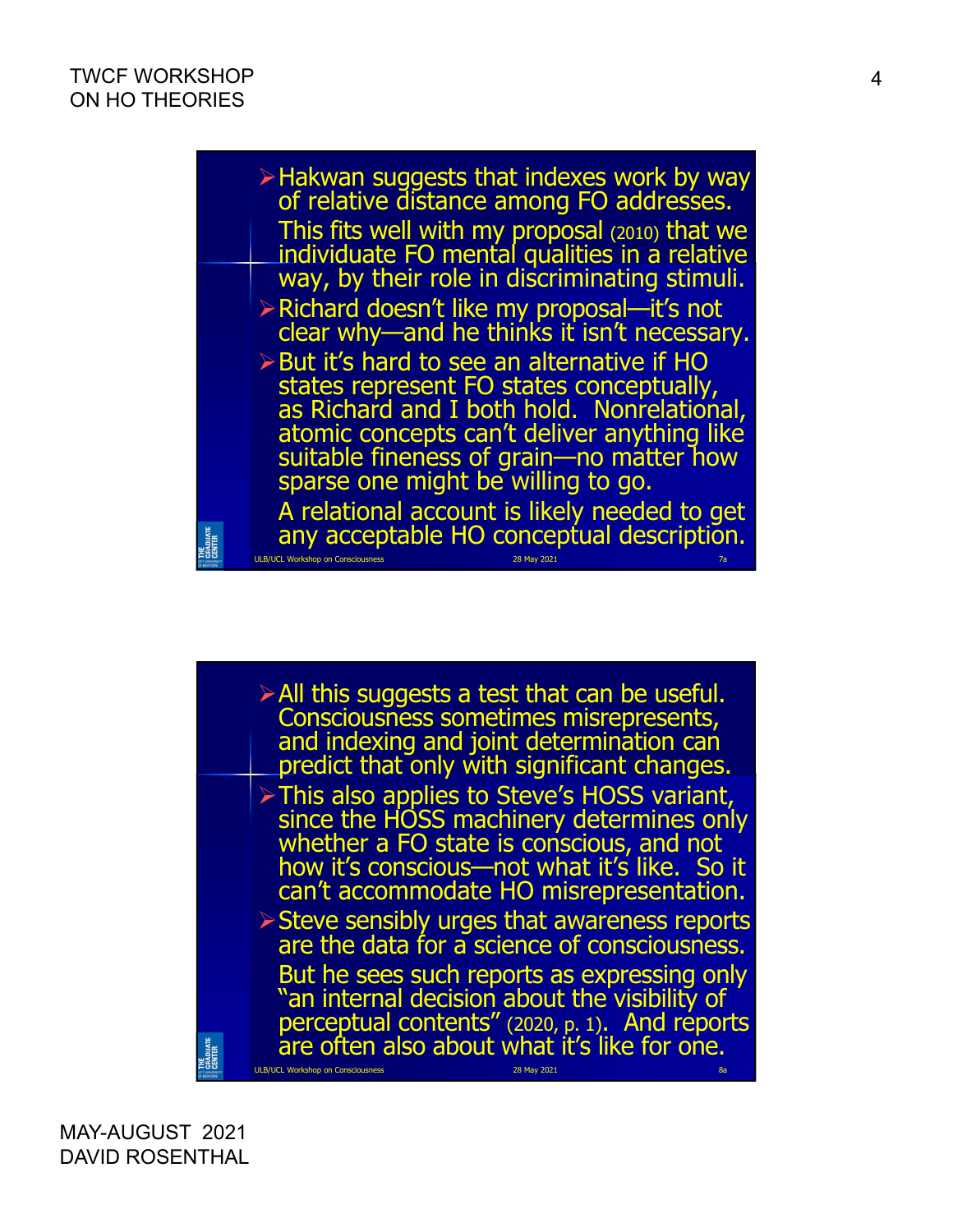$\triangleright$  For some experimental purposes, limiting reports to visibility may be useful. But as data for studying consciousness, reports should include what it's like—since that's what a science of consciousness is about. **2.** Richard's theory readily deals with HO misrepresentation. The HO state describes the FO state, and so determines how one is aware of the state, and what it's like. So what it's like can occur with no FO stateand can misrepresent one that does occur.  $\triangleright$  I see nothing to distinguish Richard's (2015) theory from mine—except for terminology, mainly about 'phenomenal consciousness'. So very brief a word about that. ITIE<br>Graduate<br>Center ULB/UCL Workshop on Consciousness 28 May 2021 9a

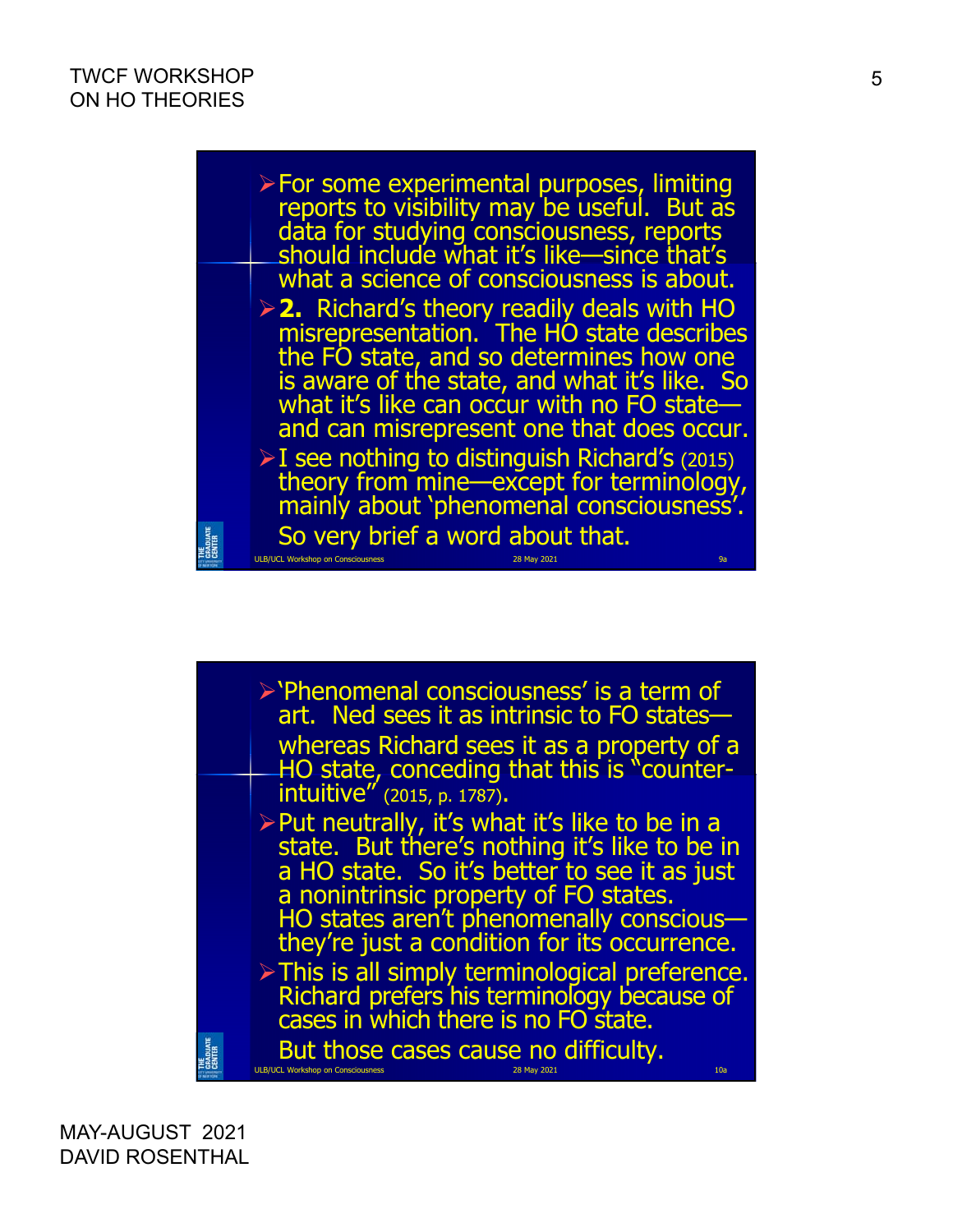

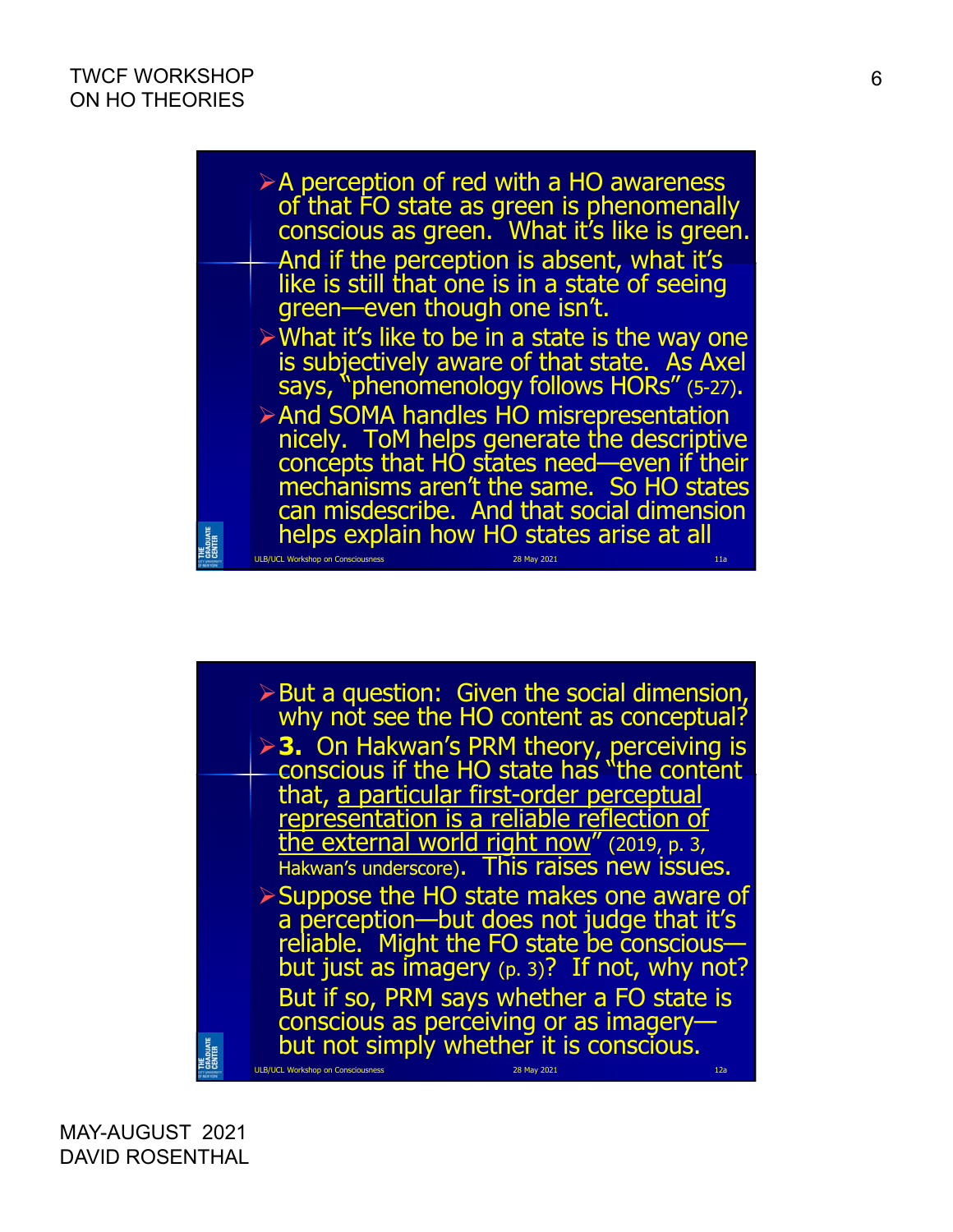

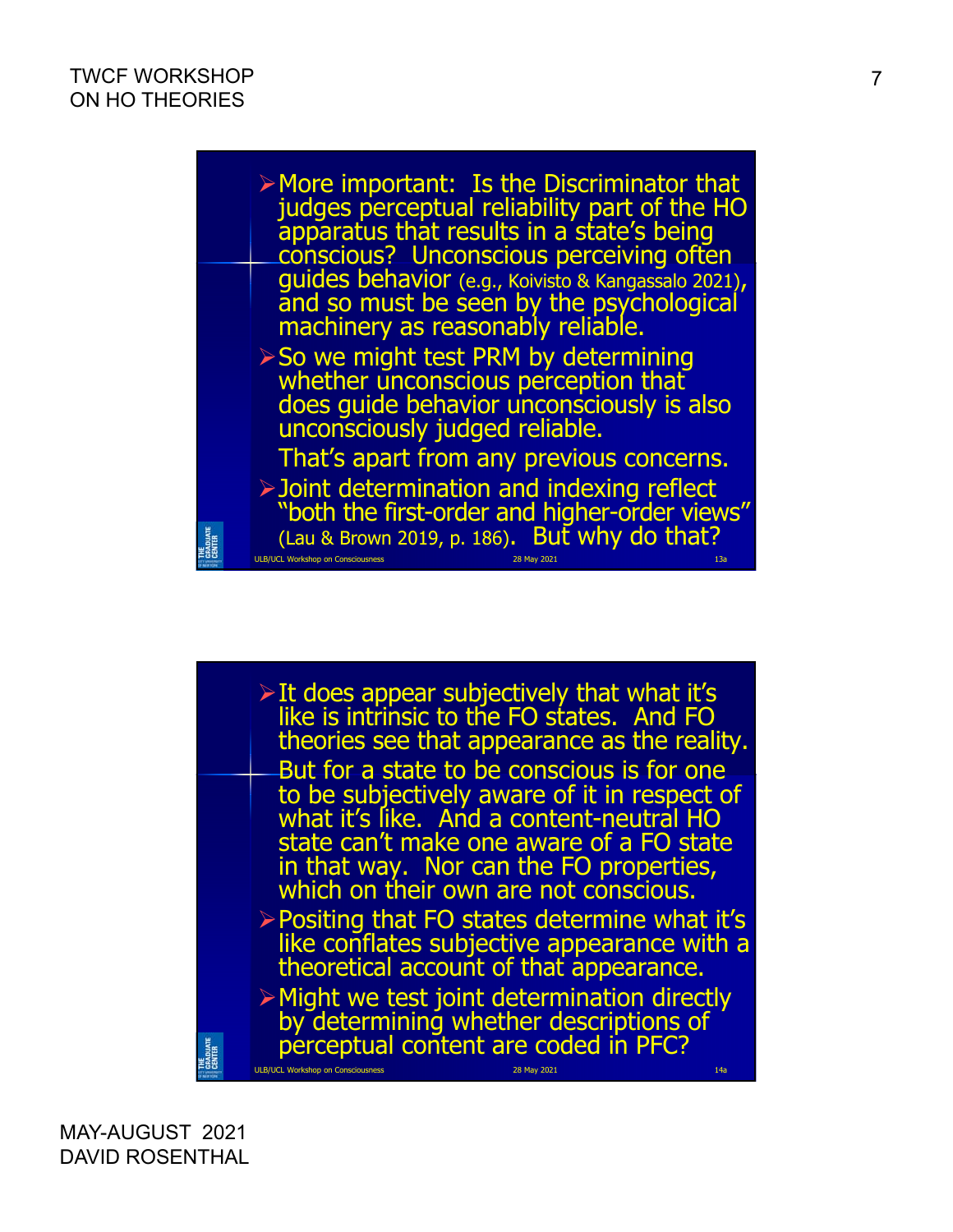$\triangleright$  One worry: We would need to distinguish those HO representations from the FO conceptualizing that occurs in perceiving. Also, since FO states cause HO states, they typically match. But misrepresentation can say which states determine what it's like. **4.** A test based on HO misrepresentation also reflects the nature of consciousness in ways that other tests don't always do. Consciousness is psychological. So any theory—whether cast in computational or neuroscientific terms—must answer to a psychological description of consciousness. And misrepresentation by consciousness is THE<br>Graduate<br>Center itself already cast in psychological terms. ULB/UCL Workshop on Consciousness 28 May 2021

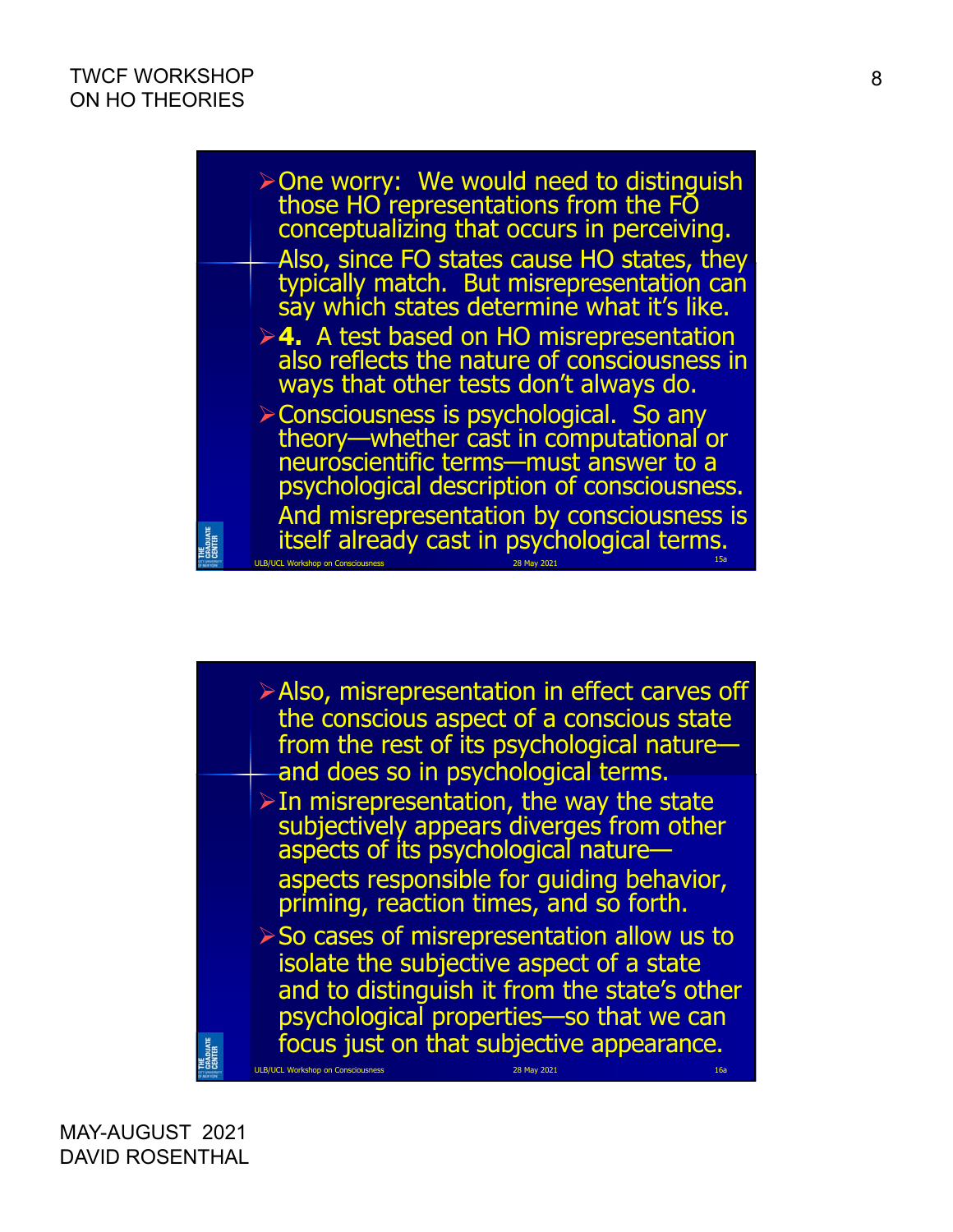

 $\triangleright$  And awareness of a state in respect of what it's like to be in it requires HO descriptive content. The HO state must represent the conscious state in respect of those mental properties that figure in what it's like. And that's also exactly what's needed for a HO state to explain misrepresentation.  $\triangleright$  In appealing to subjective justificstion, PRM is sensitive to this concern. But that factor figures in what it is for a perception to be conscious, and not states of other types.  $\triangleright$  It may be that a joint-determination viewlike Ned's FO approach and like GWT lacks resources to describe what it is for SRADUATE<br>Jenter mental states in general to be conscious. ULB/UCL Workshop on Consciousness 28 May 2021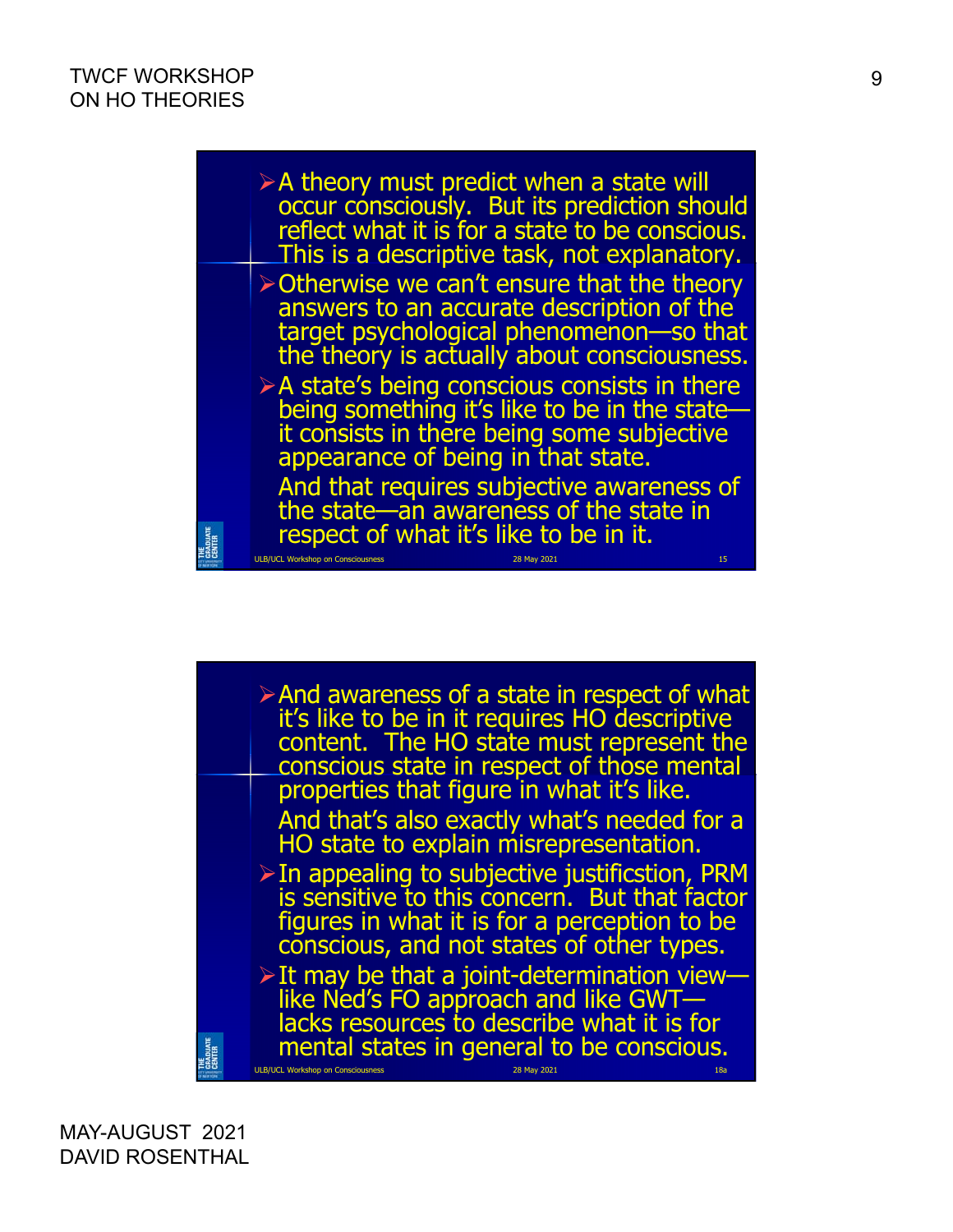

|                           |                                                                                                                                                                                                                                                                                                                                          | Block, Ned (1995), "On a Confusion about a Function of Consciousness," Behavioral and Brain Sciences, 18, 2 (June): 227-247.                                                                                                               |    |  |
|---------------------------|------------------------------------------------------------------------------------------------------------------------------------------------------------------------------------------------------------------------------------------------------------------------------------------------------------------------------------------|--------------------------------------------------------------------------------------------------------------------------------------------------------------------------------------------------------------------------------------------|----|--|
| R                         | (July): 419-431.                                                                                                                                                                                                                                                                                                                         | Block Ned (2011), "The Higher-Order Approach to Consciousness is Defunct," Analysis, 71, 3                                                                                                                                                 |    |  |
| E<br>F                    |                                                                                                                                                                                                                                                                                                                                          | Brown, Richard (2015), "The HOROR Theory of Phenomenal Consciousness," Philosophical<br>Studies 172, 7 (July): 1783-1794.                                                                                                                  |    |  |
| E<br>R                    |                                                                                                                                                                                                                                                                                                                                          | Fernandez-Duque, Diego, and Ian M. Thornton (2000), "Change Detection without<br>Awareness: Do Explicit Reports Underestimate the Representation of Change in the<br>Visual System?", Visual Cognition, 7, 1-2-3 (January-March): 324-344. |    |  |
|                           | Neuroscience of Consciousness, 6, 1: niz020.                                                                                                                                                                                                                                                                                             | Fleming, Stephen M. (2020), Awareness as Inference in a Higher-Order State Space,"                                                                                                                                                         |    |  |
| Ë                         |                                                                                                                                                                                                                                                                                                                                          | Jiang, Yi, Ke Zhou, and Sheng He (2007), "Human Visual Cortex Responds to Invisible Chromatic Flicker," Nature Neuroscience 10, 5 (May): 657-662.                                                                                          |    |  |
| N                         | 428626/v1.                                                                                                                                                                                                                                                                                                                               | Koivisto, Mika, and Veera Kangassalo (2021), "Unconsciously Guided Behavior with a Bias-<br>Free Measurement of Consciousness," Research Square, doi: 10.21203/rs.3.rs-                                                                    |    |  |
| C<br>E<br>S               | 29 (October): 49-55.                                                                                                                                                                                                                                                                                                                     | Knotts, J. D., Brian Odegaard, Hakwan Lau, and David Rosenthal (2019), "Subjective<br>Inflation: Phenomenology's Get-Rich-Quick Scheme," Current Opinion in Psychology,                                                                    |    |  |
|                           |                                                                                                                                                                                                                                                                                                                                          | Lau, Hakwan (2019), "Consciousness, Metacognition, and Perceptual Reality Monitoring,"<br>Princip Production 2019, doi: 10.31234/osf.io/ckbyf.                                                                                             |    |  |
|                           | Lau, Hakwan, and Richard Brown (2019), "The Emperor's New Phenomenology? The<br>Empirical Case for Conscious Experiences without First-Order Representations," in<br>Blockheads! Essays on Ned Block's Philosophy of Mind and Consciousness, ed. Adam<br>Pautz and Daniel Stoljar, Cambridge, Massachusetts: The MIT Press, pp. 171-197. |                                                                                                                                                                                                                                            |    |  |
|                           | Michel, Matthias, and Adrien Doerig (2021), "A New Empirical Challenge for Local Theories<br>of Consciousness," Mind & Language, online March 17, doi: 10.1111/mila.1231                                                                                                                                                                 |                                                                                                                                                                                                                                            |    |  |
| THE<br>GRADUATE<br>CENTER | Rosenthal, David (2010), "How to Think about Mental Qualities," Philosophical Issues, 20<br>$(October): 368-393.$                                                                                                                                                                                                                        |                                                                                                                                                                                                                                            |    |  |
|                           | <b>ULB/UCL Workshop on Consciousness</b>                                                                                                                                                                                                                                                                                                 | 28 May 2021                                                                                                                                                                                                                                | 20 |  |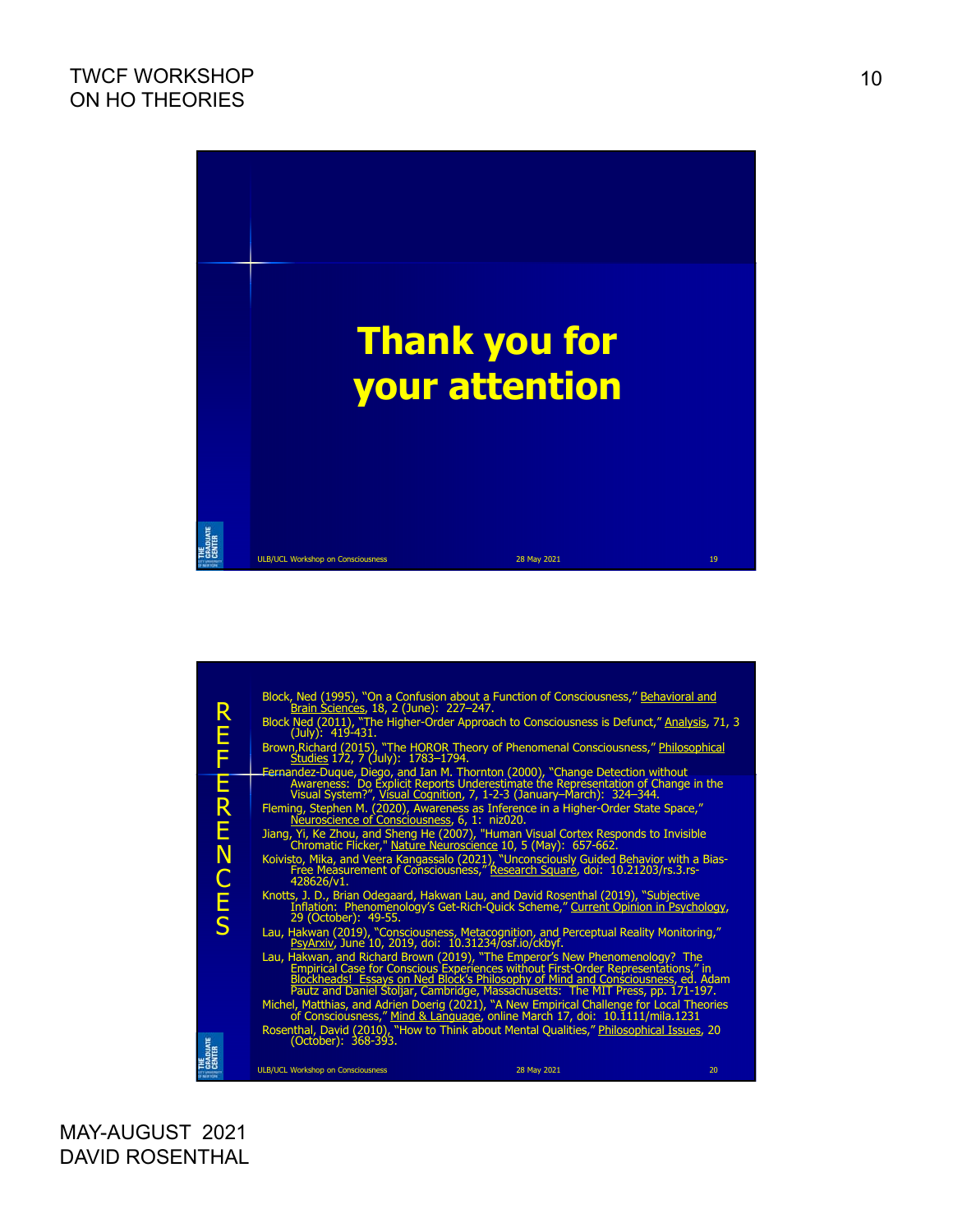ITIE<br>Graduate<br>Center

## **Postscript to "Theories and Misrepresentation," DR**

Joint-determination approaches distinguish the factor in virtue of which a state is conscious from those factors that determine what a state's conscious content is. A HO factor determines whether a state is conscious, and the nature of its conscious content is independently due to FO factors.  $\triangleright$  That works only if a state's being conscious is independent of the way it's conscious—in respect of conscious content. So it must be shown that those two are independent. And it's unclear what could show that.

ULB/UCL Workshop on Consciousness 25-27 August 2021 21

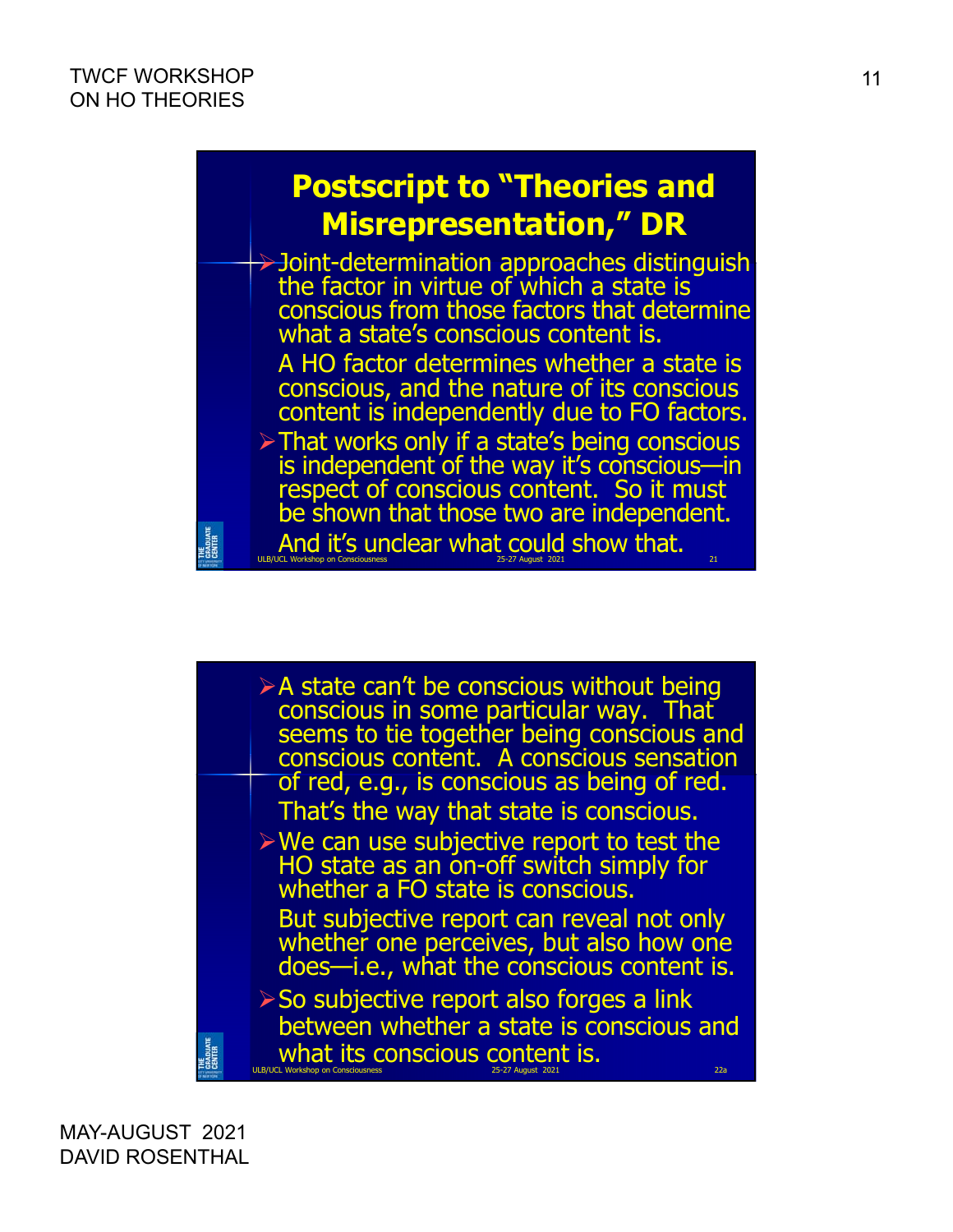

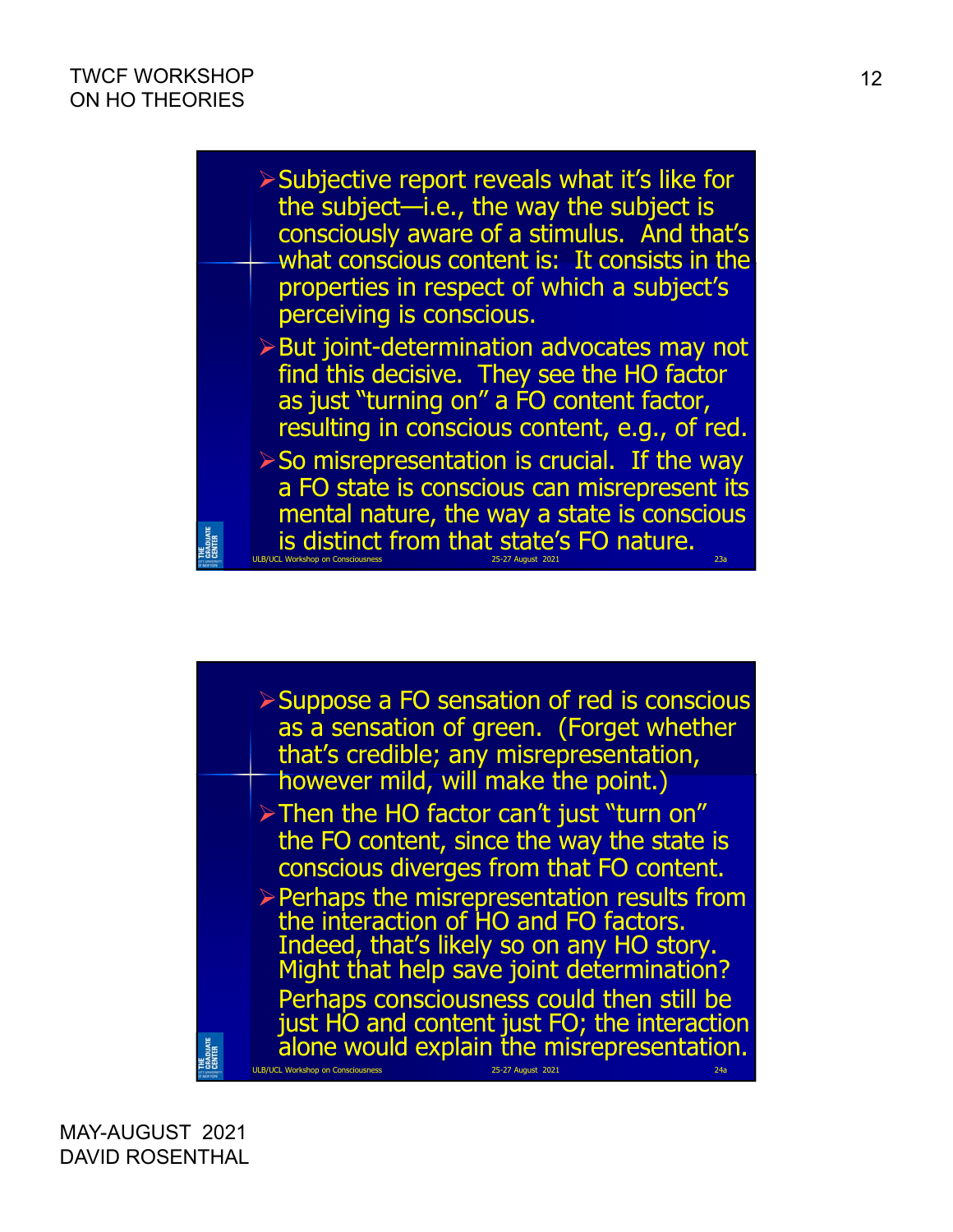

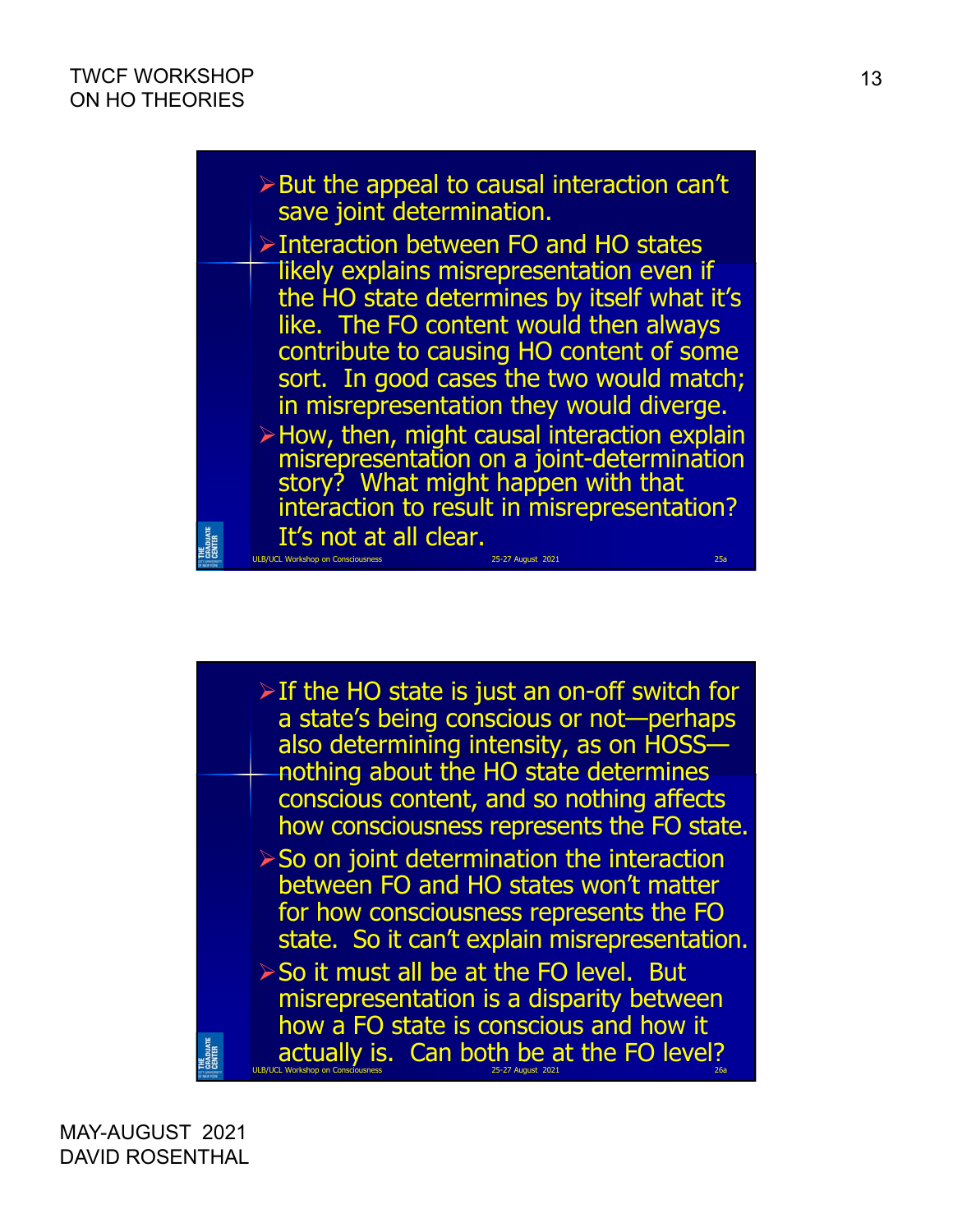

| $\triangleright$ More generally, what determines which<br>psychological property-whether FO or<br>HO-figures in what it's like for one?                                                                                                                                                                                                                                 |
|-------------------------------------------------------------------------------------------------------------------------------------------------------------------------------------------------------------------------------------------------------------------------------------------------------------------------------------------------------------------------|
| <b>Example 2 Figure 2 Property Property</b> Exercise.<br>Without that one can't test the joint-<br>determination view against the traditional<br>HO view, on which what it's like for one is<br>determined just by the HO content.                                                                                                                                      |
| $\triangleright$ And a nonstipulative answer cannot just be<br>the way a theory or model sets things up.<br>Any model can build in levels that result in<br>misrepresentation. But without a reason<br>for the levels—theoretical or empirical—we<br>can't evaluate models against one another.<br><b>ULB/UCL Workshop on Consciousness</b><br>25-27 August 2021<br>28а |